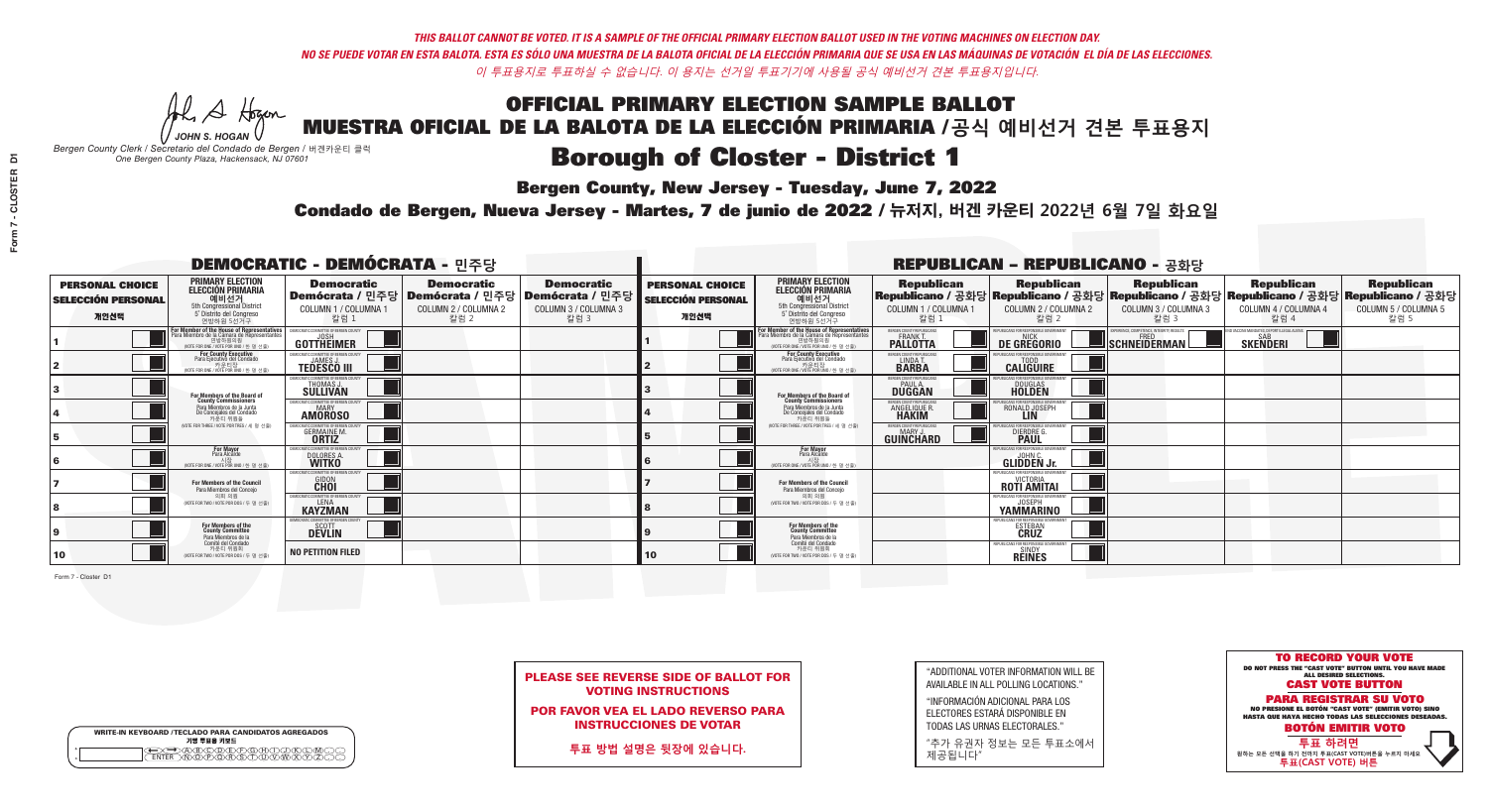**Bergen County, New Jersey - Tuesday, June 7, 2022** 

A Hogan *JOHN S. HOGAN*

| <b>WRITE-IN KEYBOARD /TECLADO PARA CANDIDATOS AGREGADOS</b><br>기명 투표용 키보드 |
|---------------------------------------------------------------------------|
| )B)C)D)E)F)G)AND<br>እጅአል አል                                               |

*Bergen County Clerk / Secretario del Condado de Bergen /* 버겐카운티 클럭 *One Bergen County Plaza, Hackensack, NJ 07601*



| <b>PLEASE SEE REVERSE SIDE OF BALLOT FOR</b> |
|----------------------------------------------|
| <b>VOTING INSTRUCTIONS</b>                   |

POR FAVOR VEA EL LADO REVERSO PARA INSTRUCCIONES DE VOTAR

**투표 방법 설명은 뒷장에 있습니다.**

| "ADDITIONAL VOTER INFORMATION WILL BE |
|---------------------------------------|
| AVAILABLE IN ALL POLLING LOCATIONS."  |

"INFORMACIÓN ADICIONAL PARA LOS ELECTORES ESTARÁ DISPONIBLE EN TODAS LAS URNAS ELECTORALES."

"추가 유권자 정보는 모든 투표소에서 제공됩니다"

Condado de Bergen, Nueva Jersey - Martes, 7 de junio de 2022 / 뉴저지, 버겐 카운티 2022년 6월 7일 화요일 *One Bergen County Plaza, Hackensack, NJ 07601*

|                                                             |                                                                                                                                             | <b>DEMOCRATIC - DEMÓCRATA - 민주당</b>                                                                    |                                                   |                                                   |                                                             |                                                                                                                                            |                                                            | <b>REPUBLICAN - REPUBLICANO - 공화당</b>                   |                                                                                                                                                |                                                   |                                                   |
|-------------------------------------------------------------|---------------------------------------------------------------------------------------------------------------------------------------------|--------------------------------------------------------------------------------------------------------|---------------------------------------------------|---------------------------------------------------|-------------------------------------------------------------|--------------------------------------------------------------------------------------------------------------------------------------------|------------------------------------------------------------|---------------------------------------------------------|------------------------------------------------------------------------------------------------------------------------------------------------|---------------------------------------------------|---------------------------------------------------|
| <b>PERSONAL CHOICE</b><br><b>SELECCIÓN PERSONAL</b><br>개인선택 | <b>PRIMARY ELECTION</b><br><b>ELECCIÓN PRIMARIA</b><br>예비선거<br>5th Congressional District<br>5° Distrito del Congreso<br>연방하원 5선거구          | <b>Democratic</b><br>│Demócrata / 민주당│Demócrata / 민주당│Demócrata / 민주당│<br>COLUMN 1 / COLUMNA 1<br>칼럼 1 | <b>Democratic</b><br>COLUMN 2 / COLUMNA 2<br>칼럼 2 | <b>Democratic</b><br>COLUMN 3 / COLUMNA 3<br>칼럼 3 | <b>PERSONAL CHOICE</b><br><b>SELECCIÓN PERSONAL</b><br>개인선택 | <b>PRIMARY ELECTION</b><br>ELECCIÓN PRIMARIA<br>5th Congressional District<br>5° Distrito del Congreso<br>연방하원 5선거구                        | <b>Republican</b><br>COLUMN 1 / COLUMNA 1<br>칼럼            | <b>Republican</b><br>COLUMN 2 / COLUMNA 2<br>칼럼 2       | <b>Republican</b><br>Republicano / 공화당 Republicano / 공화당 Republicano / 공화당 Republicano / 공화당 Republicano / 공화당<br>COLUMN 3 / COLUMNA 3<br>칼럼 3 | <b>Republican</b><br>COLUMN 4 / COLUMNA 4<br>칼럼 4 | <b>Republican</b><br>COLUMN 5 / COLUMNA 5<br>칼럼 5 |
|                                                             | or Member of the House of Representatives<br>ara Miembro de la Cámara de Representantes<br>연방하원의원<br>(VOTE FOR ONE / VOTE POR UNO / 한 명 선출) | GOTTHEIMER                                                                                             |                                                   |                                                   |                                                             | For Member of the House of Representative<br>Para Miembro de la Cámara de Representante<br>연방하원의원<br>(VOTE FOR ONE / VOTE POR UNO / 한 명 선출 | ERGEN COUNTY REPUBLICANS<br><b>PALLOTTA</b>                | DE GREGORIO                                             | (PERIENCE, COMPETENCE, INTEGRITY, RESULTS<br>SCHNEIDERMAN                                                                                      | <b>SKENDERI</b>                                   |                                                   |
|                                                             | <b>For County Executive</b><br>Para Ejecutivo del Condado<br>카운티장<br>(VOTE FOR ONE / VOTE POR UNO / 한 명 선출)                                 | EMOCRATIC COMMITTEE OF BERGEN COUNTY<br><b>TEDESCO III</b>                                             |                                                   |                                                   |                                                             | <b>For County Executive</b><br>Para Ejecutivo del Condado<br>기준디싱<br>(VOTE FOR ONE / VOTE POR UNO / 한 명 선출                                 | BERGEN COUNTY REPUBLICAN<br>LINDA T.                       | <b>CALIGUIRE</b>                                        |                                                                                                                                                |                                                   |                                                   |
|                                                             | For Members of the Board of<br>County Commissioners                                                                                         | MOCRATIC COMMITTEE OF BERGEN COUN'<br>THOMAS J.                                                        |                                                   |                                                   |                                                             | For Members of the Board of<br>County Commissioners                                                                                        | ERGEN COUNTY REPUBLICAN<br><b>PAUL A.</b><br><b>DUGGAN</b> | <b>DOUGLAS</b>                                          |                                                                                                                                                |                                                   |                                                   |
|                                                             | Para Miembros de la Junta<br>De Concejales del Condado<br>카우티 위원들                                                                           | MOCRATIC COMMITTEE OF BERGEN COUN'<br><b>AMOROSO</b>                                                   |                                                   |                                                   |                                                             | Para Miembros de la Junta<br>De Concejales del Condado<br>카우티 위원들                                                                          | ERGEN COUNTY REPUBLICAN<br>ANGELIQUE R                     | RONALD JOSEPH                                           |                                                                                                                                                |                                                   |                                                   |
|                                                             | NOTE FOR THREE / VOTE POR TRES / 세 명 선출)                                                                                                    | RATIC COMMITTEE OF RERGEN COUL<br><b>GERMAINE M.</b>                                                   |                                                   |                                                   |                                                             | (VOTE FOR THREE / VOTE POR TRES / 세 명 선출)                                                                                                  | ERGEN COUNTY REPUBLICANS<br>GUINCHARD                      | BLICANS FOR RESPONSIBLE (<br>DIERDRE G                  |                                                                                                                                                |                                                   |                                                   |
|                                                             | <b>For Mayor</b><br>Para Alcalde<br>NOTE FOR ONE / VOTE POR UNO / 한 명 /                                                                     | MOCRATIC COMMITTEE OF BERGEN C<br>DOLORES A                                                            |                                                   |                                                   |                                                             | <b>For Mayor</b><br>Para Alcalde<br>(VOTE FOR ONE / VOTE POR UNO / 한 명 선출)                                                                 |                                                            | PHRI ICANS ENR RESPONSIRI E G<br><b>GLIDDEN Jr.</b>     |                                                                                                                                                |                                                   |                                                   |
|                                                             | For Members of the Council<br>Para Miembros del Conceio                                                                                     | <b>OCRATIC COMMITTEE OF BERGEN COUNT</b><br><b>GIDON</b>                                               |                                                   |                                                   |                                                             | <b>For Members of the Council</b><br>Para Miembros del Conceio                                                                             |                                                            | PUBLICANS FOR RESPONSIBLE GO<br><b>ROTI AMITAL</b>      |                                                                                                                                                |                                                   |                                                   |
|                                                             | 의회 의원<br>(VOTE FOR TWO / VOTE POR DOS / 두 명 선출)                                                                                             | EMOCRATIC COMMITTEE OF BERGEN COUNT<br><b>KAYZMAN</b>                                                  |                                                   |                                                   |                                                             | 의회 의원<br>NOTE FOR TWO / VOTE POR DOS / 두 명 선출)                                                                                             |                                                            | PUBLICANS FOR RESPONSIBLE GOVERNME.<br><b>YAMMARINO</b> |                                                                                                                                                |                                                   |                                                   |
|                                                             | For Members of the<br>County Committee<br>Para Miembros de la                                                                               | MOCRATIC COMMITTEE OF BERGEN COUN<br><b>STELLA</b>                                                     |                                                   |                                                   |                                                             | For Members of the<br>County Committee<br>Para Miembros de la<br>Comité del Condado                                                        |                                                            | PUBLICANS FOR RESPONSIBLE GOVERNM!<br>EVAN K.           |                                                                                                                                                |                                                   |                                                   |
| 10                                                          | Comité del Condado<br>카운티 위원회<br>(VOTE FOR TWO / VOTE POR DOS / 두 명 선출)                                                                     | EMOCRATIC COMMITTEE OF BERGEN COUNTY<br><b>RUBENFELD-WALDRON</b>                                       |                                                   |                                                   | 10                                                          | 카운티 위원회<br>(VOTE FOR TWO / VOTE POR DOS / 두 명 선출)                                                                                          |                                                            | PUBLICANS FOR RESPONSIBLE GOVERNMEN<br>MILDRED G.       |                                                                                                                                                |                                                   |                                                   |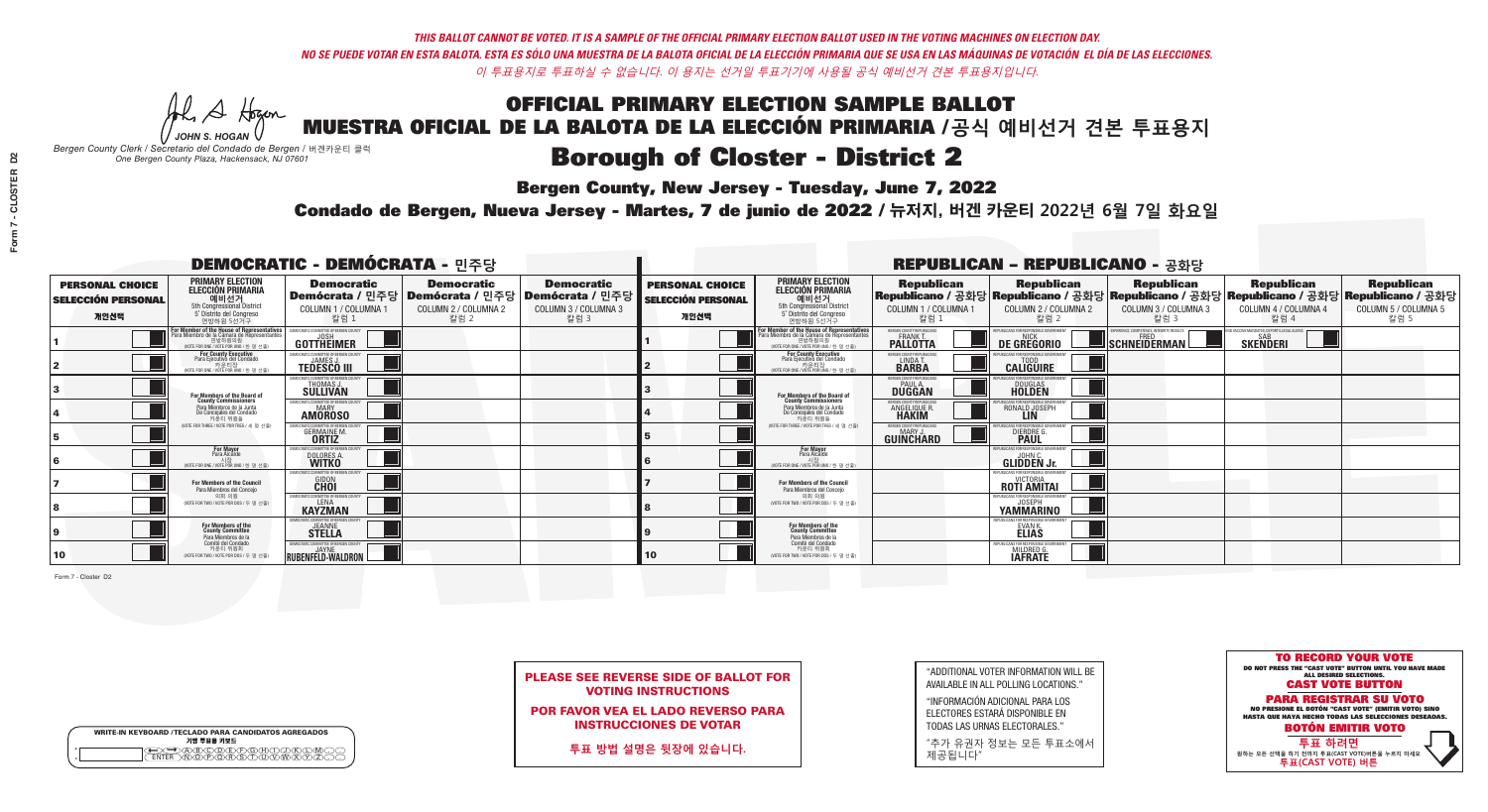**Bergen County, New Jersey - Tuesday, June 7, 2022** 

A Hogan *JOHN S. HOGAN*

| <b>WRITE-IN KEYBOARD /TECLADO PARA CANDIDATOS AGREGADOS</b><br>기명 투표용 키보드 |  |
|---------------------------------------------------------------------------|--|
| )(B)(C)(D)(E)(F)(G)(H)(<br><u>አቅአሚያ ፈ</u> ን                               |  |

*Bergen County Clerk / Secretario del Condado de Bergen /* 버겐카운티 클럭 *One Bergen County Plaza, Hackensack, NJ 07601*



PLEASE SEE REVERSE SIDE OF BALLOT FOR VOTING INSTRUCTIONS

POR FAVOR VEA EL LADO REVERSO PARA INSTRUCCIONES DE VOTAR

**투표 방법 설명은 뒷장에 있습니다.**

| "ADDITIONAL VOTER INFORMATION WILL BE |
|---------------------------------------|
| AVAILABLE IN ALL POLLING LOCATIONS."  |

"INFORMACIÓN ADICIONAL PARA LOS ELECTORES ESTARÁ DISPONIBLE EN TODAS LAS URNAS ELECTORALES."

"추가 유권자 정보는 모든 투표소에서 제공됩니다"

Condado de Bergen, Nueva Jersey - Martes, 7 de junio de 2022 / 뉴저지, 버겐 카운티 2022년 6월 7일 화요일 *One Bergen County Plaza, Hackensack, NJ 07601*

|                                                             |                                                                                                                                               |                                                                     |                                                                                                        | <b>REPUBLICAN - REPUBLICANO - 공화당</b>             |                                                             |                                                                                                                                              |                                                   |                                                             |                                                                                                                                                |                                                             |                                                   |
|-------------------------------------------------------------|-----------------------------------------------------------------------------------------------------------------------------------------------|---------------------------------------------------------------------|--------------------------------------------------------------------------------------------------------|---------------------------------------------------|-------------------------------------------------------------|----------------------------------------------------------------------------------------------------------------------------------------------|---------------------------------------------------|-------------------------------------------------------------|------------------------------------------------------------------------------------------------------------------------------------------------|-------------------------------------------------------------|---------------------------------------------------|
| <b>PERSONAL CHOICE</b><br><b>SELECCIÓN PERSONAL</b><br>개인선택 | <b>PRIMARY ELECTION</b><br><b>ELECCIÓN PRIMARIA</b><br>예비선거<br><sup>5th</sup> Congressional District<br>5° Distrito del Congreso<br>연방하원 5선거구 | <b>Democratic</b><br>COLUMN 1 / COLUMNA 1<br>칼럼 :                   | <b>Democratic</b><br>│Demócrata / 민주당│Demócrata / 민주당│Demócrata / 민주당│<br>COLUMN 2 / COLUMNA 2<br>칼럼 2 | <b>Democratic</b><br>COLUMN 3 / COLUMNA 3<br>칼럼 3 | <b>PERSONAL CHOICE</b><br><b>SELECCIÓN PERSONAL</b><br>개인선택 | <b>PRIMARY ELECTION</b><br>ELECCIÓN PRIMARIA<br>5th Congressional District<br>5° Distrito del Congreso<br>연방하원 5선거구                          | <b>Republican</b><br>COLUMN 1 / COLUMNA 1<br>칼럼 1 | <b>Republican</b><br>COLUMN 2 / COLUMNA 2<br>칼럼 2           | <b>Republican</b><br>Republicano / 공화당 Republicano / 공화당 Republicano / 공화당 Republicano / 공화당 Republicano / 공화당<br>COLUMN 3 / COLUMNA 3<br>칼럼 3 | <b>Republican</b><br>COLUMN 4 / COLUMNA 4<br>칼럼 4           | <b>Republican</b><br>COLUMN 5 / COLUMNA 5<br>칼럼 5 |
|                                                             | or Member of the House of Representatives<br>'ara Miembro de la Cámara de Representantes<br>연방하원의원<br>(VOTE FOR ONE / VOTE POR UNO / 한 명 선출)  | <b>IMMITTEE OF BERGEN CO</b><br>GOTTHEIMER                          |                                                                                                        |                                                   |                                                             | For Member of the House of Representatives<br>Para Miembro de la Cámara de Representantes<br>연방하원의원<br>(VOTE FOR ONE / VOTE POR UNO / 한 명 선출 | BERGEN COUNTY REPUBLICANS<br><b>PALLOTTA</b>      | DE GREGORIO                                                 | PERIENCE, COMPETENCE, INTEGRITY, RESULTS<br>SCHNEIDERMAN                                                                                       | VACCINE MANDATES. DEPORT ILLEGAL ALIENS.<br><b>SKENDERI</b> |                                                   |
|                                                             | For County Executive<br>Para Ejecutivo del Condado<br>가운티장<br>(VOTE FOR ONE / VOTE POR UNO / 한 명 선출)                                          | <b>EMOCRATIC COMMITTEE OF BEBGEN COUNTY</b><br><b>TEDESCO III</b>   |                                                                                                        |                                                   |                                                             | <b>For County Executive</b><br>Para Ejecutivo del Condado<br>7) 카운티장<br>(VOTE FOR ONE / VOTE POR UNO / 한 명 선출)                               | BERGEN COUNTY REPUBLICAN<br>LINDA T.              | <b>CALIGUIRE</b>                                            |                                                                                                                                                |                                                             |                                                   |
|                                                             | For Members of the Board of<br>County Commissioners                                                                                           | MOCRATIC COMMITTEE OF BEBGEN COUNTY<br>THOMAS J.                    |                                                                                                        |                                                   |                                                             | For Members of the Board of<br>County Commissioners                                                                                          | BERGEN COUNTY REPUBLICAN<br>PAUL A.<br>DUGGAN     | <b>DOUGLAS</b>                                              |                                                                                                                                                |                                                             |                                                   |
|                                                             | Para Miembros de la Junta<br>De Concejales del Condado<br>카우티 위원들                                                                             | MOCRATIC COMMITTEE OF BERGEN COUNT<br><b>MARY</b><br><b>AMOROSO</b> |                                                                                                        |                                                   |                                                             | Para Miembros de la Junta<br>De Concejales del Condado<br>카운티 위원들                                                                            | <b>ERGEN COUNTY REPUBLICAN</b><br>ANGELIQUE R     | RONALD JOSEPH                                               |                                                                                                                                                |                                                             |                                                   |
|                                                             | NOTE FOR THREE / VOTE POR TRES / 세 명 선출)                                                                                                      | <b>GERMAINE M.</b>                                                  |                                                                                                        |                                                   |                                                             | NOTE FOR THREE / VOTE POR TRES / 세 명 선출)                                                                                                     | ERGEN COUNTY REPUBLICAN<br>MARY.<br>GUIÑĈHARD     | DIERDRE G                                                   |                                                                                                                                                |                                                             |                                                   |
|                                                             | <b>For Mayor</b><br>Para Alcalde                                                                                                              | MOCRATIC COMMITTEE OF BERGEN COUNT<br>DOLORES A.                    |                                                                                                        |                                                   |                                                             | <b>For Mayor</b><br>Para Alcalde<br>(VOTE FOR ONE / VOTE POR UNO / 한 명 선출                                                                    |                                                   | PHRI ICANS FOR RESPONSIRI E GOVERNME!<br><b>GLIDDEN Jr.</b> |                                                                                                                                                |                                                             |                                                   |
|                                                             | For Members of the Council<br>Para Miembros del Conceio                                                                                       | AOCRATIC COMMITTEE OF BERGEN COUNTY<br><b>GIDON</b>                 |                                                                                                        |                                                   |                                                             | For Members of the Council<br>Para Miembros del Concejo                                                                                      |                                                   | PUBLICANS FOR RESPONSIBLE GOVERNMENT<br><b>ROTI AMITAL</b>  |                                                                                                                                                |                                                             |                                                   |
|                                                             | 의회 의원<br>(VOTE FOR TWO / VOTE POR DOS / 두 명 선출)                                                                                               | MOCRATIC COMMITTEE OF BERGEN COUNTY<br>LENA<br><b>KAYZMAN</b>       |                                                                                                        |                                                   |                                                             | 이히 이워<br>NOTE FOR TWO / VOTE POR DOS / 두 명 선출)                                                                                               |                                                   | PHRI ICANS FOR RESPONSIBLE G<br><b>YAMMARINO</b>            |                                                                                                                                                |                                                             |                                                   |
|                                                             | For Members of the<br>County Committee<br>Para Miembros de la                                                                                 | LAWRENCE A.                                                         |                                                                                                        |                                                   |                                                             | For Members of the<br>County Committee<br>Para Miembros de la<br>Comité del Condado                                                          |                                                   | FPUBLICANS FOR RESPONSIBLE GO<br>STEVEN E.                  |                                                                                                                                                |                                                             |                                                   |
| 10                                                          | Comité del Condado<br>카운티 위원회<br>(VOTE FOR TWO / VOTE POR DOS / 두 명 선출)                                                                       | EMOCRATIC COMMITTEE OF BERGEN COUN'<br><b>GARGUILO</b>              |                                                                                                        |                                                   | 10 <sup>°</sup>                                             | 카운티 위원회<br>(VOTE FOR TWO / VOTE POR DOS / 두 명 선출)                                                                                            |                                                   | EPUBLICANS FOR RESPONSIBLE GO<br>SUSAN M.<br>BIONDO         |                                                                                                                                                |                                                             |                                                   |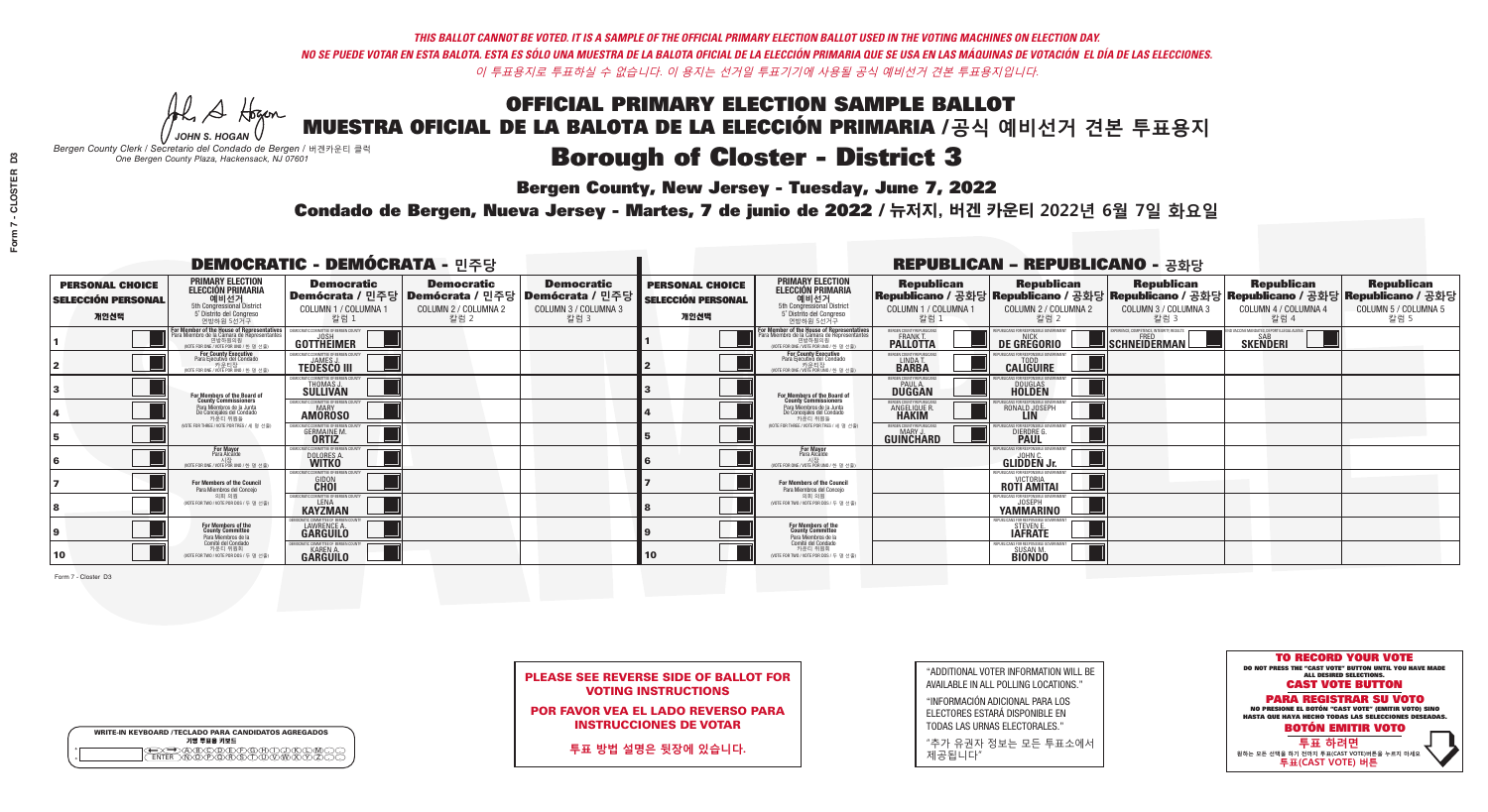**Bergen County, New Jersey - Tuesday, June 7, 2022** 

A Hogan *JOHN S. HOGAN*

| <b>WRITE-IN KEYBOARD /TECLADO PARA CANDIDATOS AGREGADOS</b><br>기명 투표용 키보드 |
|---------------------------------------------------------------------------|
| <b>ARCAMEARAHY</b>                                                        |

*Bergen County Clerk / Secretario del Condado de Bergen /* 버겐카운티 클럭 *One Bergen County Plaza, Hackensack, NJ 07601*



| <b>PLEASE SEE REVERSE SIDE OF BALLOT FOR</b> |
|----------------------------------------------|
| <b>VOTING INSTRUCTIONS</b>                   |

POR FAVOR VEA EL LADO REVERSO PARA INSTRUCCIONES DE VOTAR

**투표 방법 설명은 뒷장에 있습니다.**

| "ADDITIONAL VOTER INFORMATION WILL BE |
|---------------------------------------|
| AVAILABLE IN ALL POLLING LOCATIONS."  |

"INFORMACIÓN ADICIONAL PARA LOS ELECTORES ESTARÁ DISPONIBLE EN TODAS LAS URNAS ELECTORALES."

"추가 유권자 정보는 모든 투표소에서 제공됩니다"

Condado de Bergen, Nueva Jersey - Martes, 7 de junio de 2022 / 뉴저지, 버겐 카운티 2022년 6월 7일 화요일 *One Bergen County Plaza, Hackensack, NJ 07601*

| <b>DEMOCRATIC - DEMÓCRATA - 민주당</b>                         |                                                                                                                                                     |                                                                        |                                                   |                                                                                                        | <b>REPUBLICAN - REPUBLICANO - 공화당</b>                       |                                                                                                                                                  |                                                            |                                                                                                                                                |                                                   |                                                   |                                                   |
|-------------------------------------------------------------|-----------------------------------------------------------------------------------------------------------------------------------------------------|------------------------------------------------------------------------|---------------------------------------------------|--------------------------------------------------------------------------------------------------------|-------------------------------------------------------------|--------------------------------------------------------------------------------------------------------------------------------------------------|------------------------------------------------------------|------------------------------------------------------------------------------------------------------------------------------------------------|---------------------------------------------------|---------------------------------------------------|---------------------------------------------------|
| <b>PERSONAL CHOICE</b><br><b>SELECCIÓN PERSONAL</b><br>개인선택 | <b>PRIMARY ELECTION</b><br><b>ELECCIÓN PRIMARIA</b><br>예비선거<br>5th Congressional District<br>5° Distrito del Congreso<br>연방하원 5선거구                  | <b>Democratic</b><br>COLUMN 1 / COLUMNA 1<br>칼럼 1                      | <b>Democratic</b><br>COLUMN 2 / COLUMNA 2<br>칼럼 2 | <b>Democratic</b><br>│Demócrata / 민주당│Demócrata / 민주당│Demócrata / 민주당│<br>COLUMN 3 / COLUMNA 3<br>칼럼 3 | <b>PERSONAL CHOICE</b><br><b>SELECCIÓN PERSONAL</b><br>개인선택 | <b>PRIMARY ELECTION</b><br><b>ELECCIÓN PRIMARIA</b><br><u>. 예비선거</u><br>5th Congressional District<br>5° Distrito del Congreso<br>연방하원 5선거구      | <b>Republican</b><br>COLUMN 1 / COLUMNA 1<br>칼럼            | <b>Republican</b><br>Republicano / 공화당 Republicano / 공화당 Republicano / 공화당 Republicano / 공화당 Republicano / 공화당<br>COLUMN 2 / COLUMNA 2<br>칼럼 2 | <b>Republican</b><br>COLUMN 3 / COLUMNA 3<br>칼럼 3 | <b>Republican</b><br>COLUMN 4 / COLUMNA 4<br>칼럼 4 | <b>Republican</b><br>COLUMN 5 / COLUMNA 5<br>칼럼 5 |
|                                                             | <b>In Member of the House of Representatives<br/>Ira Miembro de la Cámara de Representantes</b><br>연방하원의원<br>(VOTE FOR ONE / VOTE POR UNO / 한 명 선출) | GOTTHEIMER                                                             |                                                   |                                                                                                        |                                                             | F <mark>or Member of the House of Representatives</mark><br>Para Miembro de la Cámara de Representantes<br>(VOTE FOR ONE / VOTE POR UNO / 한 명 선출 | ERGEN COUNTY REPUBLICANS<br><b>PALLOTTA</b>                | DE GREGORIO                                                                                                                                    | SCHNEIDERMAN                                      | <b>SKENDERI</b>                                   |                                                   |
|                                                             | For County Executive<br>Para Ejecutivo del Condado<br>7 카운티장<br>(VOTE FOR ONE / VOTE POR UNO / 한 명 선출)                                              | JEMOCRATIC COMMITTEE OF BERGEN COUNTY<br><b>TEDESCO III</b>            |                                                   |                                                                                                        |                                                             | <b>For County Executive</b><br>Para Ejecutivo del Condado<br>│ 카운티장<br>(VOTE FOR ONE / VOTE POR UNO / 한 명 선출)                                    | BERGEN COUNTY REPUBLICAN<br>LINDA T.                       | <b>CALIGUIRE</b>                                                                                                                               |                                                   |                                                   |                                                   |
|                                                             | For Members of the Board of<br>County Commissioners                                                                                                 | MOCRATIC COMMITTEE OF BERGEN COUNT<br><b>SULLIVAN</b>                  |                                                   |                                                                                                        |                                                             | For Members of the Board of<br>County Commissioners                                                                                              | ERGEN COUNTY REPUBLICAN<br><b>PAUL A.</b><br><b>DUGGAN</b> | <b>DOUGLAS</b>                                                                                                                                 |                                                   |                                                   |                                                   |
|                                                             | Para Miembros de la Junta<br>De Concejales del Condado<br>카우티 위원들                                                                                   | <b>OCRATIC COMMITTEE OF BERGEN COUNT</b><br><b>AMOROSO</b>             |                                                   |                                                                                                        |                                                             | Para Miembros de la Junta<br>De Concejales del Condado<br>카운티 위원들                                                                                | <b>ERGEN COUNTY REPUBLICAN</b><br>ANGELIQUE R              | RONALD JOSEPH                                                                                                                                  |                                                   |                                                   |                                                   |
|                                                             | NOTE FOR THREE / VOTE POR TRES / 세 명 선출)                                                                                                            | RATIC COMMITTEE OF RERGEN COLIN<br><b>GERMAINE M.</b><br><b>ORTIZ</b>  |                                                   |                                                                                                        |                                                             | (VOTE FOR THREE / VOTE POR TRES / 세 명 선출)                                                                                                        | ERGEN COUNTY REPUBLICANS<br><b>GUINCHARD</b>               | ICANS FOR RESPONSIBLE O<br>DIERDRE G.                                                                                                          |                                                   |                                                   |                                                   |
|                                                             | <b>For Mayor</b><br>Para Alcalde<br>NOTE FOR ONE / VOTE POR UNO / 한명                                                                                | DOLORES A                                                              |                                                   |                                                                                                        |                                                             | For Mayor<br>Para Alcalde<br>VOTE FOR ONE / VOTE POR UNO / 한 명 선출                                                                                |                                                            | <b>GLIDDEN Jr.</b>                                                                                                                             |                                                   |                                                   |                                                   |
|                                                             | <b>For Members of the Council</b><br>Para Miembros del Conceio                                                                                      | 10CRATIC COMMITTEE OF BERGEN COUNT<br><b>GIDON</b>                     |                                                   |                                                                                                        |                                                             | <b>For Members of the Council</b><br>Para Miembros del Conceio                                                                                   |                                                            | EPUBLICANS FOR RESPONSIBLE GOVERNMENT<br><b>ROTI AMITAL</b>                                                                                    |                                                   |                                                   |                                                   |
|                                                             | 의회 의원<br>(VOTE FOR TWO / VOTE POR DOS / 두 명 선출)                                                                                                     | EMOCRATIC COMMITTEE OF BERGEN COUNTY<br><b>KAYZMAN</b>                 |                                                   |                                                                                                        |                                                             | 의회 의원<br>NOTE FOR TWO / VOTE POR DOS / 두 명 선출)                                                                                                   |                                                            | <b>IEPUBLICANS FOR RESPONSIBLE GOVERNMEN</b><br><b>YAMMARINO</b>                                                                               |                                                   |                                                   |                                                   |
|                                                             | For Members of the<br>County Committee<br>Para Miembros de la                                                                                       | MOCRATIC COMMITTEE OF BERGEN COUNT<br><b>PAUL A</b><br><b>WEISSMAN</b> |                                                   |                                                                                                        |                                                             | For Members of the<br>County Committee<br>Para Miembros de la<br>Comité del Condado                                                              |                                                            | PUBLICANS FOR RESPONSIBLE GOVERNMEN<br>ROBERT A.                                                                                               |                                                   |                                                   |                                                   |
| 10                                                          | Comité del Condado<br>카운티 위원회<br>(VOTE FOR TWO / VOTE POR DOS / 두 명 선출)                                                                             | EMOCRATIC COMMITTEE OF BERGEN COUNTY<br><b>BOUTON-GOLDBERG</b>         |                                                   |                                                                                                        | 10                                                          | 카운티 위원회<br>(VOTE FOR TWO / VOTE POR DOS / 두 명 선출)                                                                                                |                                                            | EPUBLICANS FOR RESPONSIBLE GOVERNMENT<br><b>ANSAR</b><br><b>BATOOI</b>                                                                         |                                                   |                                                   |                                                   |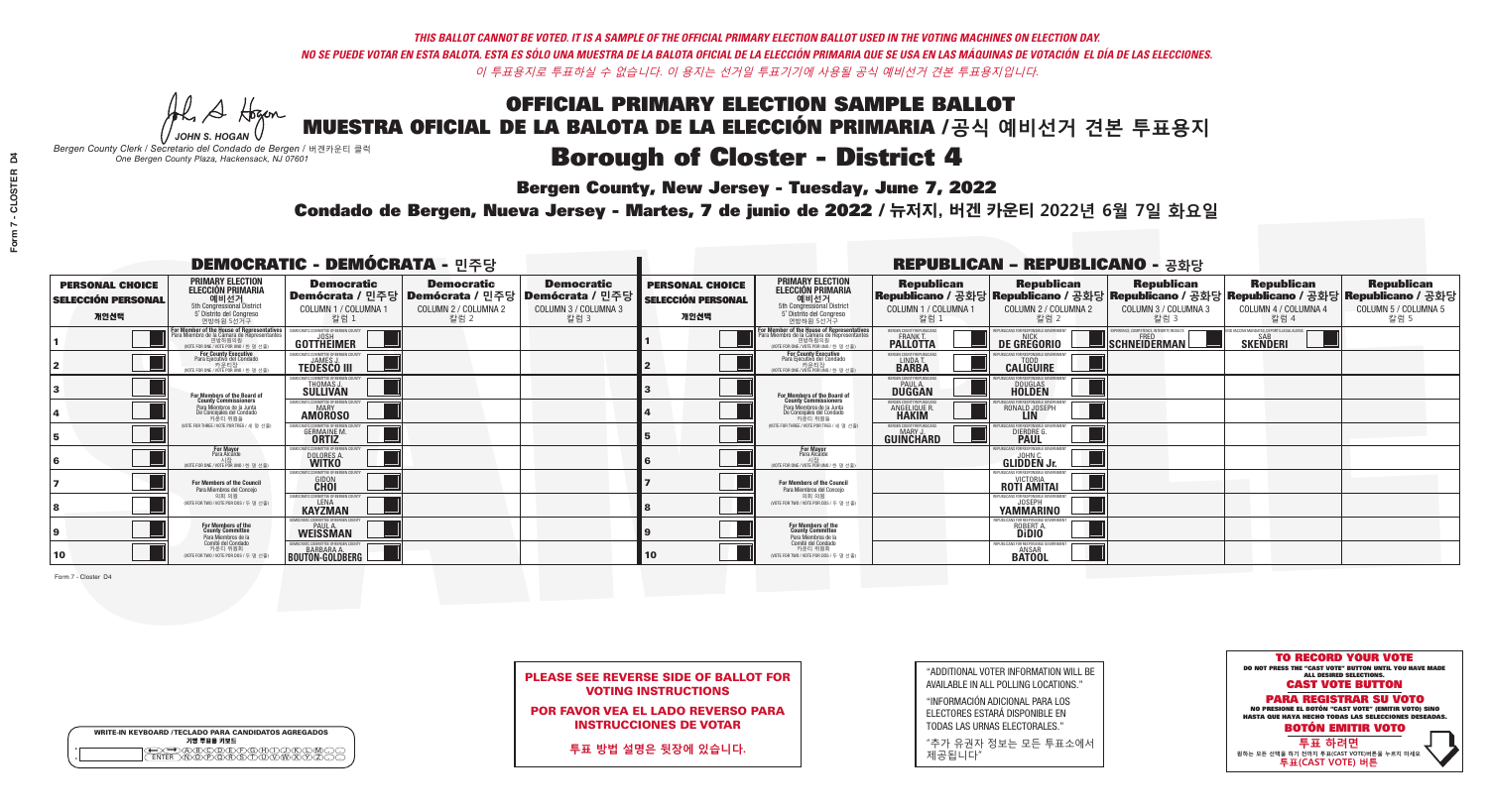**Bergen County, New Jersey - Tuesday, June 7, 2022** 

A Hogan *JOHN S. HOGAN*

| <b>WRITE-IN KEYBOARD /TECLADO PARA CANDIDATOS AGREGADOS</b><br>기명 투표용 키보드 |  |
|---------------------------------------------------------------------------|--|
|                                                                           |  |

*Bergen County Clerk / Secretario del Condado de Bergen /* 버겐카운티 클럭 *One Bergen County Plaza, Hackensack, NJ 07601*



PLEASE SEE REVERSE SIDE OF BALLOT FOR VOTING INSTRUCTIONS

POR FAVOR VEA EL LADO REVERSO PARA INSTRUCCIONES DE VOTAR

**투표 방법 설명은 뒷장에 있습니다.**

| "ADDITIONAL VOTER INFORMATION WILL BE |
|---------------------------------------|
| AVAILABLE IN ALL POLLING LOCATIONS."  |

"INFORMACIÓN ADICIONAL PARA LOS ELECTORES ESTARÁ DISPONIBLE EN TODAS LAS URNAS ELECTORALES."

"추가 유권자 정보는 모든 투표소에서 제공됩니다"

Condado de Bergen, Nueva Jersey - Martes, 7 de junio de 2022 / 뉴저지, 버겐 카운티 2022년 6월 7일 화요일 *One Bergen County Plaza, Hackensack, NJ 07601*

| <b>DEMOCRATIC - DEMÓCRATA - 민주당</b>                         |                                                                                                                                         |                                                                                   |                                                   |                                                                                                        | <b>REPUBLICAN - REPUBLICANO - 공화당</b>                       |                                                                                                                                   |                                                             |                                                                                                                                                |                                                                                                  |                                                               |                                                   |
|-------------------------------------------------------------|-----------------------------------------------------------------------------------------------------------------------------------------|-----------------------------------------------------------------------------------|---------------------------------------------------|--------------------------------------------------------------------------------------------------------|-------------------------------------------------------------|-----------------------------------------------------------------------------------------------------------------------------------|-------------------------------------------------------------|------------------------------------------------------------------------------------------------------------------------------------------------|--------------------------------------------------------------------------------------------------|---------------------------------------------------------------|---------------------------------------------------|
| <b>PERSONAL CHOICE</b><br><b>SELECCIÓN PERSONAL</b><br>개인선택 | <b>PRIMARY ELECTION</b><br>ELECCIÓN PRIMARIA<br>예비선거<br><sub>5th Congressional District</sub><br>5° Distrito del Congreso<br>연방하원 5선거구  | <b>Democratic</b><br>COLUMN 1 / COLUMNA 1<br>칼럼 1                                 | <b>Democratic</b><br>COLUMN 2 / COLUMNA 2<br>칼럼 2 | <b>Democratic</b><br>│Demócrata / 민주당│Demócrata / 민주당│Demócrata / 민주당│<br>COLUMN 3 / COLUMNA 3<br>칼럼 3 | <b>PERSONAL CHOICE</b><br><b>SELECCIÓN PERSONAL</b><br>개인선택 | <b>PRIMARY ELECTION</b><br>ELECCIÓN PRIMARIA<br>5th Congressional District<br>5° Distrito del Congreso<br>연방하원 5선거구               | <b>Republican</b><br>COLUMN 1 / COLUMNA 1<br>칼럼 :           | <b>Republican</b><br>Republicano / 공화당 Republicano / 공화당 Republicano / 공화당 Republicano / 공화당 Republicano / 공화당<br>COLUMN 2 / COLUMNA 2<br>칼럼 2 | <b>Republican</b><br>COLUMN 3 / COLUMNA 3<br>칼럼 3                                                | <b>Republican</b><br>COLUMN 4 / COLUMNA 4<br>칼럼 4             | <b>Republican</b><br>COLUMN 5 / COLUMNA 5<br>칼럼 5 |
|                                                             | or Member of the House of Representatives<br>a Miembro de la Cámara de Representant<br>연방하원의원<br>(VOTE FOR ONE / VOTE POR UNO / 한 명 선출) | DEMOCRATIC COMMITTEE OF BERGEN COUNTY<br>GOTTHEIMER                               |                                                   |                                                                                                        |                                                             | For Member of the House of Representatives<br>Para Miembro de la Cámara de Representantes<br>WOTE FOR ONE / VOTE POR UNO / 한 명 선출 | ERGEN COUNTY REPUBLICANS<br><b>PALLOTTA</b>                 | DE GREGORIO                                                                                                                                    | EXPERIENCE, COMPETENCE, INTEGRITY, RESULTS<br>$\blacksquare$ Schneiderman $\mathbin{\downarrow}$ | D VACCINE MANDATES, DEPORT ILLEGAL ALIENS.<br><b>SKENDERI</b> |                                                   |
|                                                             | For County Executive<br>Para Ejecutivo del Condado<br>7) 카운티장<br>(VOTE FOR ONE / VOTE POR UNO / 한 명 선출)                                 | JEMOCRATIC COMMITTEE OF BERGEN COUNTY<br><b>TEDESCO III</b>                       |                                                   |                                                                                                        |                                                             | For County Executive<br>Para Ejecutivo del Condado<br>.<br>7 카운티장<br>(VOTE FOR ONE / VOTE POR UNO / 한 명 선출                        | BERGEN COUNTY REPUBLICANS<br>LINDA T.                       | <b>CALIGUIRE</b>                                                                                                                               |                                                                                                  |                                                               |                                                   |
|                                                             | For Members of the Board of<br>County Commissioners                                                                                     | <b>EMOCRATIC COMMITTEE OF BERGEN COUNT</b><br><b>THOMAS J.</b><br><b>SULLIVAN</b> |                                                   |                                                                                                        |                                                             | For Members of the Board of<br>County Commissioners                                                                               | BERGEN COUNTY REPUBLICAN<br><b>PAUL A.</b><br><b>DUGGAN</b> | <b>DOUGLAS</b><br><b>HOLDEN</b>                                                                                                                |                                                                                                  |                                                               |                                                   |
|                                                             | Para Miembros de la Junta<br>De Concejales del Condado<br>카우티 위원들                                                                       | <b>IOCRATIC COMMITTEE OF BEBGEN COUNT</b><br><b>AMOROSO</b>                       |                                                   |                                                                                                        |                                                             | Para Miembros de la Junta<br>De Concejales del Condado<br>카운티 위원들                                                                 | ERGEN COUNTY REPUBLICAN<br><b>ANGELIQUE R<br/>HAKIM</b>     | RONALD JOSEPH<br><b>LIN</b>                                                                                                                    |                                                                                                  |                                                               |                                                   |
|                                                             | NOTE FOR THREE / VOTE POR TRES / 세 명 선출)                                                                                                | <b>GERMAINE M.</b><br><b>ORTIZ</b>                                                |                                                   |                                                                                                        |                                                             | NOTE FOR THREE / VOTE POR TRES / 세 명 선출                                                                                           | ERGEN COUNTY REPUBLICANS<br>GUIÑCHARD                       | <b>DIERDREL</b>                                                                                                                                |                                                                                                  |                                                               |                                                   |
|                                                             | For Mayor<br>Para Alcalde<br>NOTE FOR ONE / VOTE POR UNO / 한 명                                                                          | 10CRATIC COMMITTEE OF BERGEN CO<br>DOLORES A                                      |                                                   |                                                                                                        |                                                             | For Mayor<br>Para Alcalde<br>NOTE FOR ONE / VOTE POR UNO / 한 명 선출                                                                 |                                                             | PURLICANS FOR RESPONSIBLE G<br><b>GLIDDEN Jr.</b>                                                                                              |                                                                                                  |                                                               |                                                   |
|                                                             | For Members of the Council<br>Para Miembros del Conceio                                                                                 | MOCRATIC COMMITTEE OF BERGEN COUNTY<br><b>GIDON</b>                               |                                                   |                                                                                                        |                                                             | <b>For Members of the Council</b><br>Para Miembros del Concejo                                                                    |                                                             | PUBLICANS FOR RESPONSIBLE GOVERNMENT<br><b>ROTI AMITAL</b>                                                                                     |                                                                                                  |                                                               |                                                   |
|                                                             | 의회 의원<br>(VOTE FOR TWO / VOTE POR DOS / 두 명 선출)                                                                                         | <b>EMOCRATIC COMMITTEE OF BERGEN COUNTY</b><br><b>KAYZMAN</b>                     |                                                   |                                                                                                        |                                                             | 의회 의원<br>WOTE FOR TWO / VOTE POR DOS / 두 명 선출)                                                                                    |                                                             | PURLICANS FOR RESPONSIBLE GOVERNMEN<br><b>JOSEPH</b><br><b>YAMMARINO</b>                                                                       |                                                                                                  |                                                               |                                                   |
|                                                             | For Members of the<br>County Committee<br>Para Miembros de la                                                                           | IOCRATIC COMMITTEE OF BERGEN COUNT<br><b>PITOFSKY</b>                             |                                                   |                                                                                                        |                                                             | For Members of the<br>County Committee<br>Para Miembros de la<br>Comité del Condado                                               |                                                             | PUBLICANS FOR RESPONSIBLE GOVERNMEN<br><b>THOMAS M.</b><br><b>HENNESSEY</b>                                                                    |                                                                                                  |                                                               |                                                   |
| 10                                                          | Comité del Condado<br>카운티 위원회<br>(VOTE FOR TWO / VOTE POR DOS / 두 명 선출)                                                                 | <b>EMOCRATIC COMMITTEE OF BEBGEN COUNT</b><br>PITÖFSKY                            |                                                   |                                                                                                        | 10                                                          | 카운티 위원회<br>(VOTE FOR TWO / VOTE POR DOS / 두 명 선출)                                                                                 |                                                             | PUBLICANS FOR RESPONSIBLE GOVERNMEN<br><b>GEORGIA A.</b>                                                                                       |                                                                                                  |                                                               |                                                   |